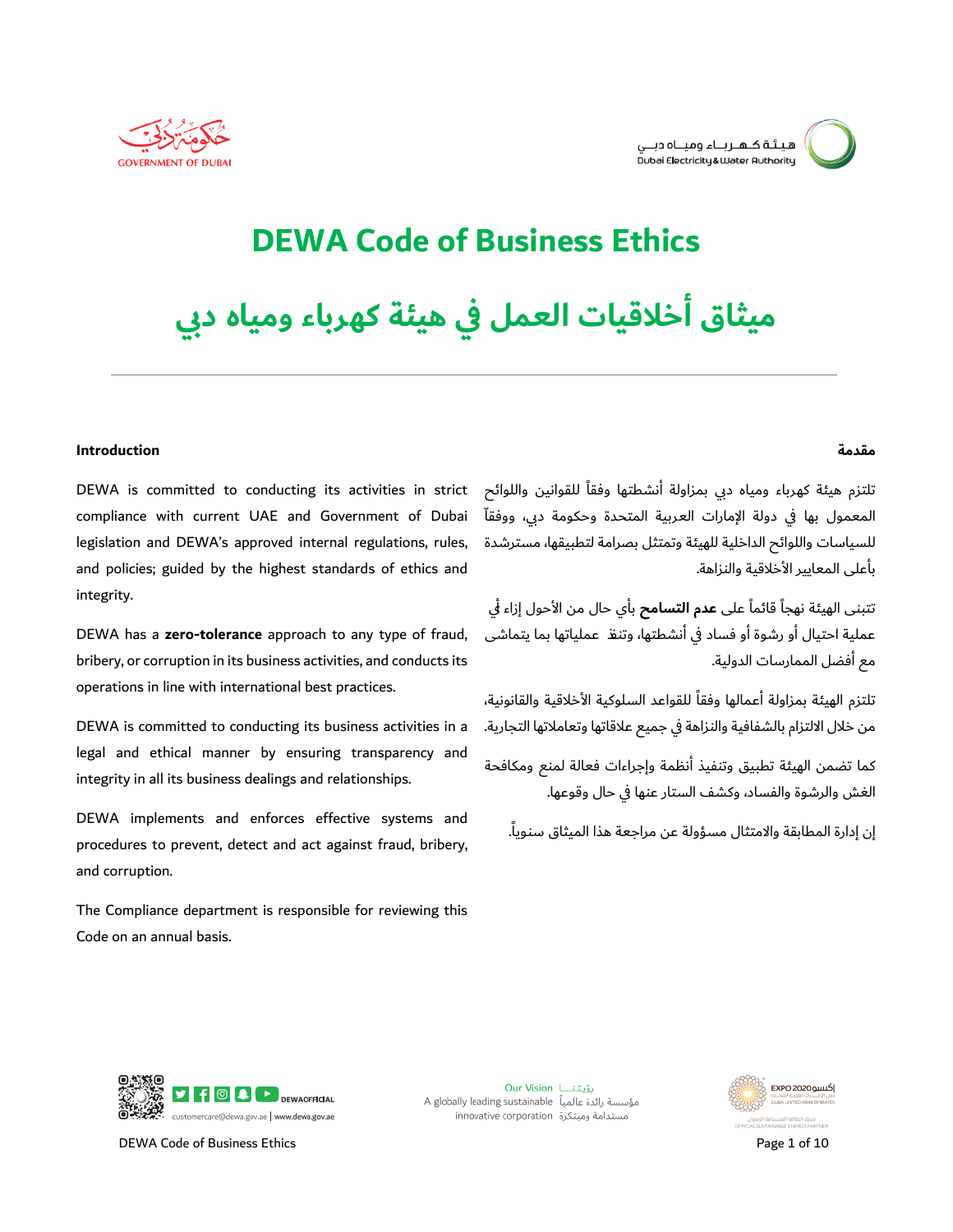#### الغ**ض**

يهدف هذا الميثاق إلى تحديد المبادئ العامة للعمل والواجبات المنوطة بهيئة كهرباء ومياه دبي وموظفيها والشركات التابعة لها٬ لتجنب ارتكاب جرائم جنائية او إدارية٬ وعلى وجه الخصوص٬ السلوكيات المرتبطة بجرائم الفساد والرشوة وغسيل الأموال وتمويل الإرهاب وتضارب المصالح وعدم الامتثال مع قوانين حماية البيانات. بالإضافة إلى ذلك، يهدف هذا الميثاق إلى المساهمة في تعزيز الأخلاق والنزاهة في إدارة الأعمال.

#### **ال قنطا**

ينطبق هـ ا الميثاق على هيئة كهرباء ومياه دبي والشركات التابعة لها٬ اي:

- جميع موظفي الهيئة من جميع المستويات والدرجات الوظيفية٬ بما في ذلك المديرين التنفيذيين ونواب الرئيس وكبار المديرين والموظفين الدائمين والمحددين والموظفين المؤقتين، سواء كانوا استشاريين ومقاولين وموظفين منتدبين وموظفي الشركات : الاستشارية.
- جميع من يمثلون هيئة كهرباء ومياه دبي باي صفة٬ ومنهم الوكلاء والجهات الراعية والوسطاء والممثلين. :

#### الالتزام الآخلاقي لهيئة كهرباء ومياه دبي

هيئة كهرباء ومياه دبي مسؤولة عن تزويد جميع موظفيها بالآدوات اللازمة لمزاولة أنشطتهم المهنية وفقًا للقيم الأخلاقية والسلوك والمبادئ التوجيهية المنصوص عليها في ميثاق اخلاقيات العمل. إن الإدارة العليا في الهيئة مسؤولة عن الموافقة على الميثاق في إطار التزامه بنظام إدارة المطابقة والامتثال في هيئة كهرباء ومياه دبي.

كما ان الإدارة العليا مسؤولة عن الإشراف على اليات الرقابة والتحكم التي تنفذها الإدارات واللجان المعنية لرصد المخاطر المتعلقة بالأخلاقيات والسلوك.



 This Code provides the standards and guidelines of DEWA's business ethics. It defines the general principles of action and administrative offences. This especially applies to conduct compliance with data protection requirements. It also encourages ethics and integrity in its business conduct. the duties for DEWA, its employees and subsidiaries on how they should act to avoid the commission of criminal and associated with crimes of corruption and bribery, money laundering, terrorism financing, conflict of interest, and non-

#### **Scope**

This Code applies to DEWA and its subsidiaries, which includes:

- All employees of all levels and grades, including Higher Management, Vice presidents, senior managers, permanent, fixed-term, and temporary employees, and includes consultants, contractors, seconded staff and agency staff.
- All of those who represent DEWA in any capacity, including agents, sponsors, intermediaries, and representatives.

#### **DEWA's ethical commitment**

 guidelines established within the Code of Business Ethics. compliance management system at DEWA. DEWA is responsible for providing all its employees with the necessary tools to carry out their professional activities in accordance with the ethical values, conducts, principles, and DEWA Higher Management is responsible for approving the code in response to its commitment to the ethics and

 DEWA Higher Management is also responsible for overseeing the control and monitoring mechanisms, carried out by its committees, for risks related to ethics and conduct.





Page 2 of 10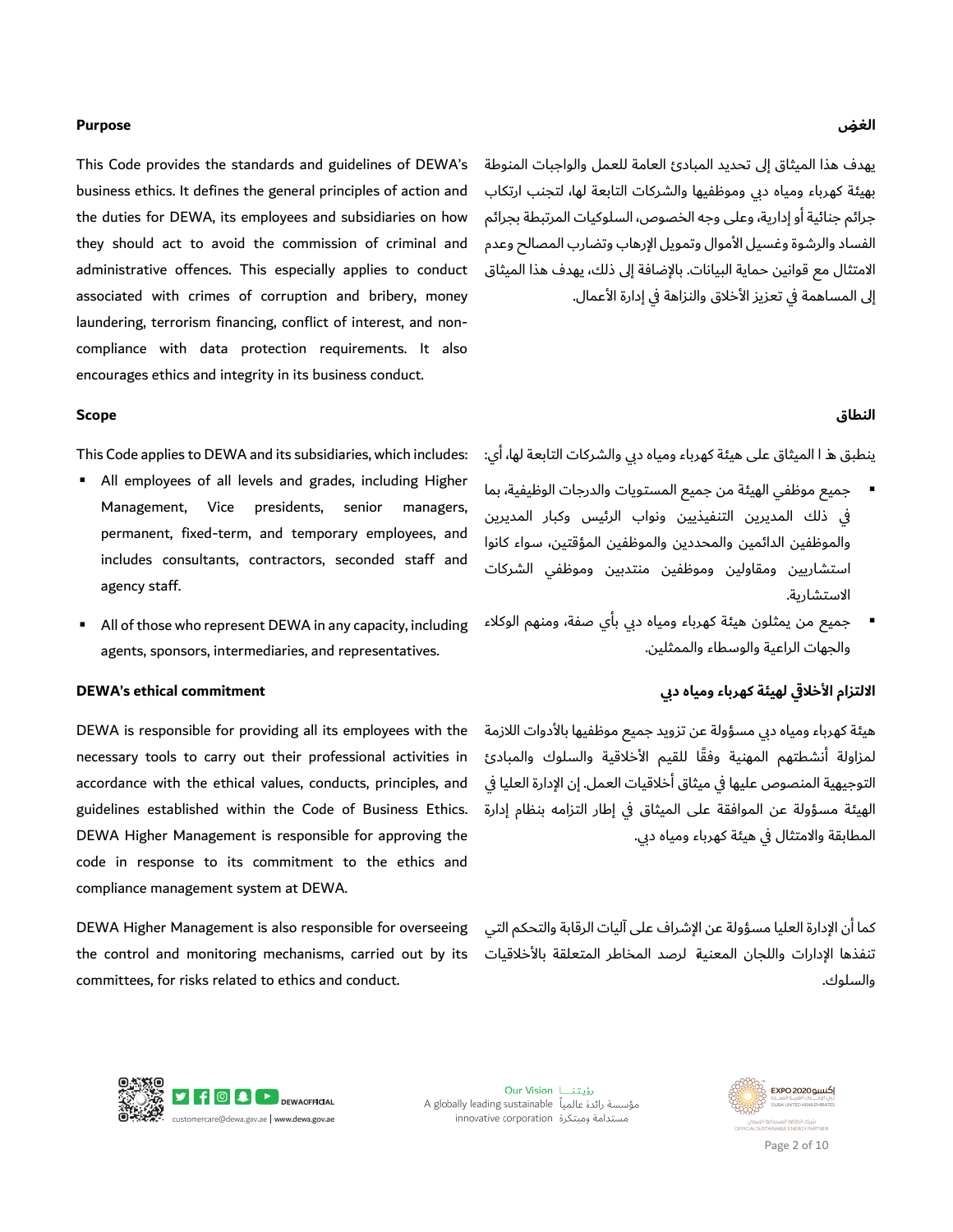الإدارة العليا في هيئة كهرباء ومياه دبي هي المسؤولة عن الالتزام بتصميم وتطوير وتنفيذ وتحسين نظام إدارة الآخلاقيات والامتثال بشكل مستمر الآخلاقيات والامتثال مع سياسات وإجراءات الهيئة . وقيادة هذه العمليات . كمـا أنهـا مسؤولة عـن ضما ن توافق متطلبات

يتعين على جميع موظفي هيئة كهرباء ومياه دبي استلام وقراءة جميع سياسات الأخلاقيات والامتثال المتعلقة بتضارب المصالح والرشوة والفساد والاحتيال والهدايا والضيافة والإبلاغ عن المخالفات.

**Bribery and Corruption** 

Whistleblowing.

policies and procedures.

 DEWA recognises that the prevention of fraud, bribery and corruption is an integral component of good governance and in an honest and ethical manner. DEWA ensures transparency systems and procedures to ensure prevention, detection and affirms its commitment to conduct its business and operations and integrity in all its business dealings and relationships wherever it operates and implements and enforce effective action against fraud, bribery, and corruption.

implementation, maintenance and continuous improvement of

the ethics and compliance management system. DEWA's Higher Management is also responsible for ensuring ethics and compliance requirements are adhered to as per DEWA's

DEWA's Higher Management is responsible for the commitment and leadership in the design, development,

 Ethics and Compliance policies related to Conflict of Interest, Bribery, Corruption and Fraud, Gifts & Hospitality, and

All DEWA employees are required to acknowledge all the

 and cases, if any, and their investigation results and oversight responsibilities and form a reliable view of DEWA's overall bribery and corruption related risks. The Internal Audit department is responsible for reporting to DEWA Higher Management and related committees on a quarterly basis about the latest bribery and corruption issues recommended action plans. This report enables to fulfil its

 generally refers to something of value that is provided to third includes meals, entertainment and other immaterial gifts. The acceptable/ expected behaviour from DEWA staff parties as a means of developing a legitimate relationship. This

#### **ةوشرلا دفسالاو**

تدرك هيئة كهرباء ومياه دبي ان منع الاحتيال والرشوة والفساد هو جزء لا يتجزا من الحوكمة الرشيدة وتؤكد التزامها بإدارة اعمالها وعملياتها بطريقة نزيهة واخلاقية. تضمن هيئة كهرباء ومياه دبي على ضمان الشفافية والنزاهة في جميع تعاملاتها وعلاقاتها التجارية في جميع مجالات عملها، وتقوم بتطبيق وتنفيذ انظمة وإجراءات فعالة لضمان الوقاية والكشف واتخاذ إجراءات ضد الاحتيال والرشوة والفساد.

إن ادارة التدقيق الداخلي مسؤولة عن تقديم التقارير إلى الإدارة العليا واللجان المعنية على اساس ربع سنوي حول احدث قضايا الرشوة والفساد٬ إن وجدت٬ ونتائج التحقيق وخطط العمل الموصى بها. يتيح هذا التقرير الوفاء بمسؤولياته الرقابية.

يشير السلوك المقبول / المتوقع من موظفي الهيئة بشكل عام إلى شيء ذي قيمة يتم توفيره لأطراف معنية كوسيلة لتطوير العلاقة ضمن إطار العمل. وهذا يشمل الوجبات والترفيه وغيرها من الهدايا الرمزية



Our Vision رؤيتنــا مؤسسة رائدة عالمياً A globally leading sustainable innovative corporation ومبتكرة



Page 3 of 10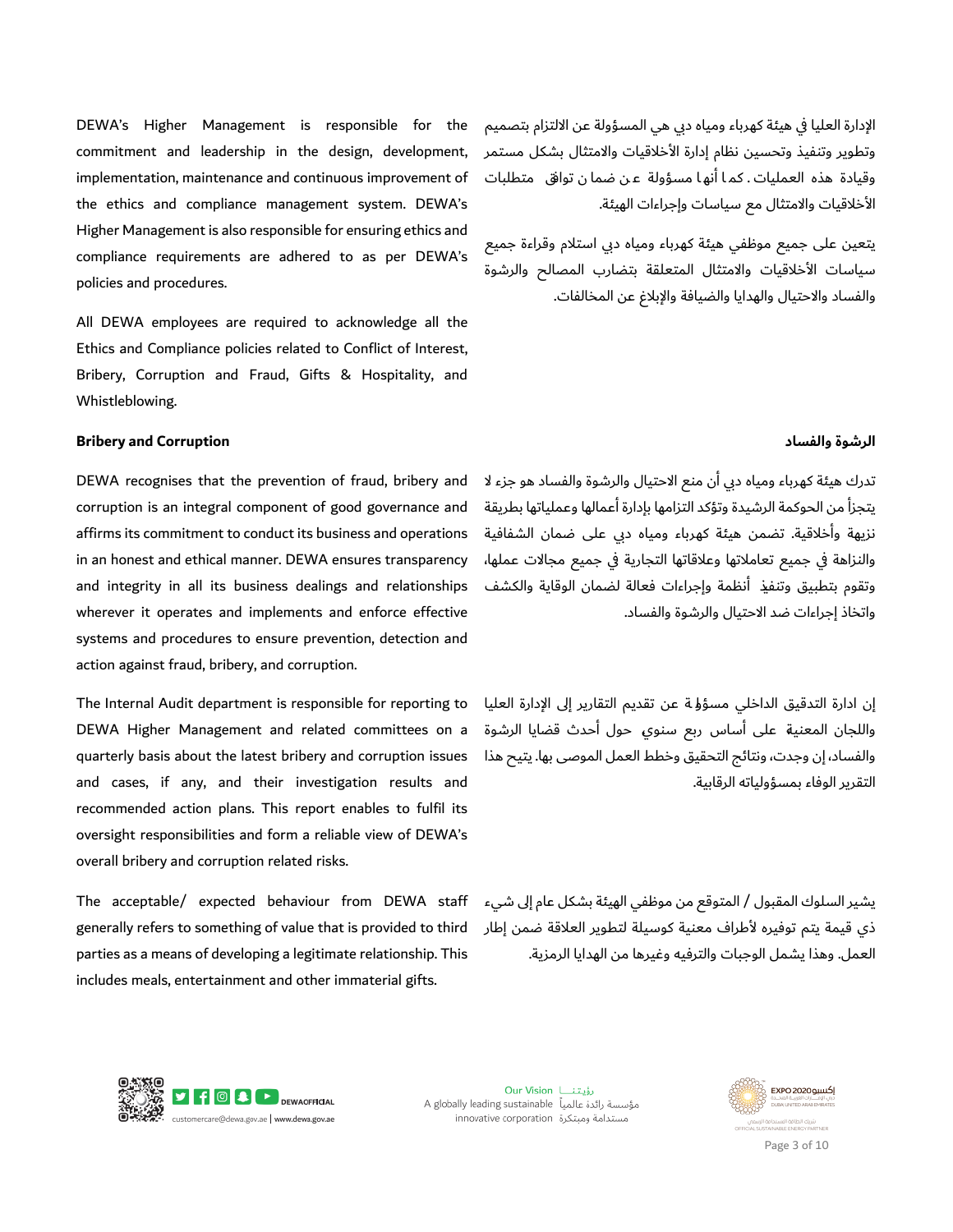An unacceptable/ expected behaviour from DEWA staff is related but not limited to a gift that is given at a critical time when conducting business dealings or gift given to a public official to expedite a process.

#### **Gift & Hospitality**

 important cultural element. However, it wants to limit as much as possible the quantity and value of gifts and hospitality. As a implemented not to stop these business practices and tokens of appreciation, but to define clear and transparent guidelines according to UAE's laws and regulations and DEWA's approved internal regulations, rules, policies and systems. DEWA acknowledges that it operates in a geographical and business environment where generosity is considered as an result, DEWA has developed a policy designed and under which gifts and hospitality are considered acceptable;

يرتبط السلوك غير المقبول / المتوقع من موظفي هيئة كهرباء ومياه دبي، على سبيل المثال لا الحصر ، بالهدية التي يتم تقديمها في وقت حرج عند تنفيذ المعاملات او الهدية التي تُمنح لموظف حكومي لتسريع العملية.

#### الهدايا والضيافة

تدرك هيئة كهرباء ومياه دبي انها تعمل في بيئة جغرافية وتجارية، يعتبر الكرم فيها مكوناً ثقافيًا مهمًا٬ إلا أن الهيئة ترغب بالحد قدر الإمكان من كمية وقيمة الهدايا والضيافة. ونتيجة لذلك، قامت هيئة كهرباء ومياه دبي بوضع سياسة ليس لوقف هذه الممارسات وسلوكيات التقدير٬ وإنما لتحديد مبادئ توجيهية واضحة وشفافة يتم بموجبها اعتبار الهدايا والضيافة التي تعتبر مقبولة؛ انسجاماً مع قوانين وأنظمة دولة الإمارات العربية المتحدة لمكافحة الرشوة والفساد٬ والسياسات الداخلية في الهيئة.

#### **Conflict of Interest**

 Employees or suppliers must comply with DEWA's approved employees or suppliers and vendors who are in an apparent or terms of the internal applicable procedures. rules and policies and should not become involved in any activity, potentially conflicting with the interest of DEWA. All actual position of conflict of interest, shall communicate the conflict to their line manager and refrain from taking any action or decision related to the said conflict, following the

 DEWA analyses family relationships among employees on an interest. If it finds a risk of conflict of interest, the engagement approved in DEWA specifically for the purpose. individual basis to mitigate, avoid, or remove any conflicts of decision shall be made in accordance with the procedures

#### تضارب المصالح

يتعين على الموظفين او الموردين اتباع القوانين والسياسات المعمول بها في الهيئة، ويحظر عليهم الانخراط في اي نشاط قـ يتعارض مع مصلحة الهيئة. يجب على جميع الموظفين او الموردين ممن قد يجدون انفسهم في موقف ظاهري او فعلي قد يتعارض مع مصالح هيئة كهرباء ومياه دبي إبلاغ مديرهم المباشر حول هذا التضارب والامتناع عن القيام باي عمل او اتخاذ أي قرار متعلق بهذا التعارض، وفقًا لشروط الإجراءات الداخلية المعمول بها.

تقوم الهيئة بتحليل العلاقات الآسرية بين الموظفين على اساس فردي لغرض التخفيف او تجنب او استبعاد اي تضارب في المصالح. إذا تم الكشف عن احتمال وقوع تضارب في المصالح، يجب اتخاذ قرار الارتباط وفقًا للإجراءات المعتمدة خصيصًا لهذا الغرض.



Our Vision رؤيتنــا مؤسسة رائدة عالمياً A globally leading sustainable innovative corporation وستدامة ومبتكرة



Page 4 of 10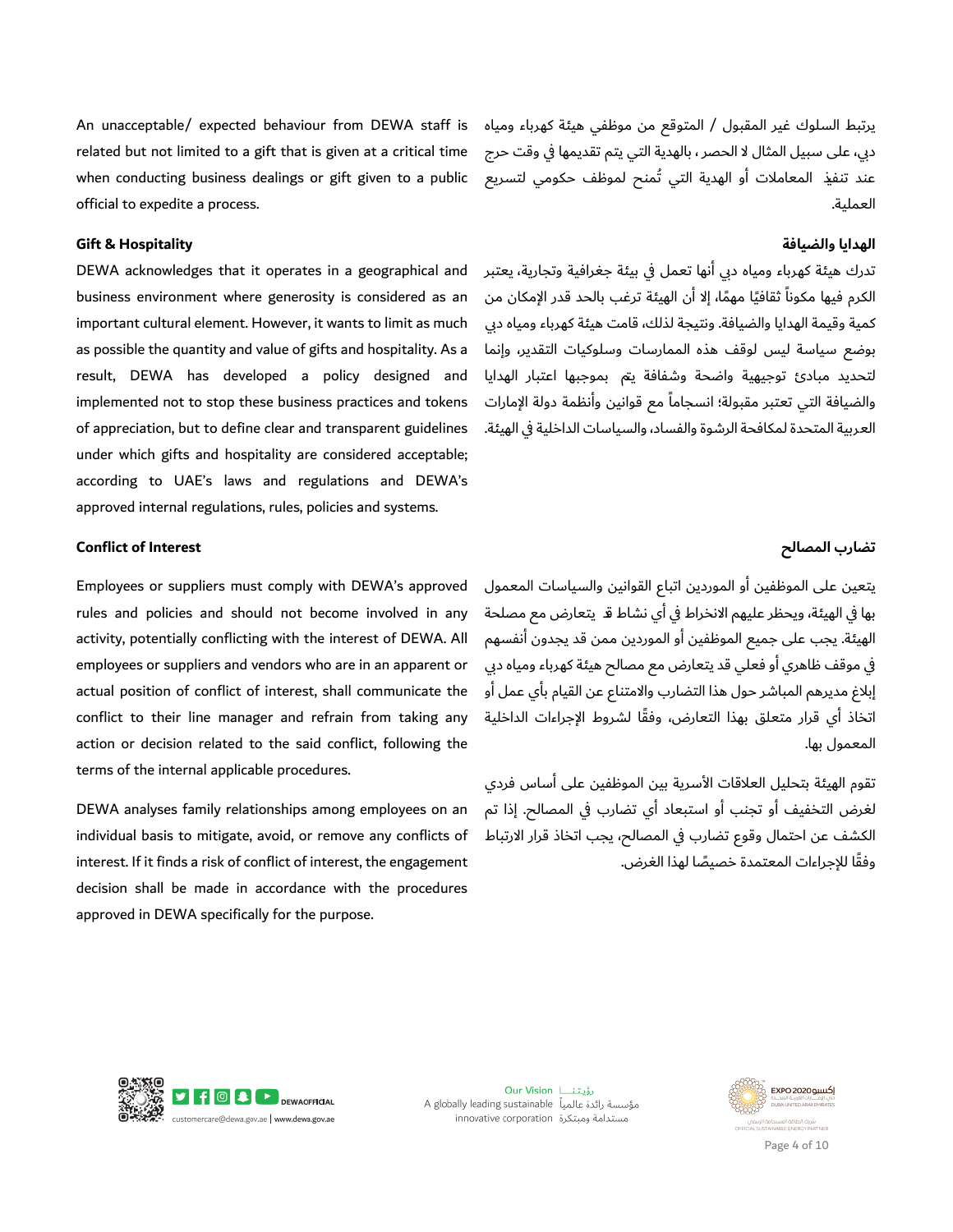#### **Money laundering and terrorism financing**

i. وتلتزم الهيئة بتطبيق العقوبات does not in any way accept any involvement or contribution to obligations and procedures developed for this purpose. DEWA confines its business transactions with stakeholders (customers and partners) involved in lawful commercial activities and with funds stemming from lawful sources. DEWA any financial crime. DEWA is also committed to applying international sanctions considering its business relationships and respective counter-parties, in accordance with the legal

#### **Facilitation payments**

 DEWA defines facilitation payments as unofficial payments. While these are usually not very high in value, they can include official decision, procedure, or other necessary action. any made in cash or in kind to secure or expedite a public

 accepted, or that may suggest that said payment may be made or accepted, should be avoided. The making or acceptance of facilitation payments is strictly prohibited within DEWA and its subsidiaries. In addition, any activity that may result in a facilitation payment being made or

#### **Donations and sponsorships**

 ethical, honest and transparent manner, always in accordance with the applicable laws and as per DEWA's approved rules and policies, and the principles of this Code. The delivery of any kind of benefit to external entities, in the form of sponsorships or donations, shall be carried out in an

#### **Contribution to political activities and donations**

 political activities, candidates, campaigns, or any involved persons, namely through the delivery of assets or provision of The contributions or the association of DEWA's brand to services, donations or lobbying expenditures, directly or

#### غسيل الآموال وتمويل الإرهاب

تلتزم هيئة كهرباء ومياه دبي بممارسة الأعمال التجارية فقط مع المعنيين (المتعاملين والشركاء) المنخرطين في انشطة تجارية مشروعة وباموال واردة من مصادر مشروعة. وهي لا تقبل باي شكل من الأشكال اي الدولية المطبقة على علاقاتها التجارية والأطراف المقابلة. يتم ذلك وفقًا للالتزامات والإجراءات القانونية الموضوعة لهذا الغرض. انخراط أو مساهمة في جريمة مالية. وتلتزم الهيئة بتطبيق العقوبات

#### **تلاسهيالت ةاليمال**

تعرّف الهيئة التسهيلات المالية على انها مدفوعات غير رسمية٬ وعادة ما تكون غير ذات قيمة ويتم دفعها، نقدًا او عينيًا، لتامين او تسريع الإجراءات المتعلقة ببعض المعاملات الرسمية.

وتحظر هيئة كهرباء ومياه دبي بشدة إجراء او قبول اي تسهيلات مالية من قبل الهيئة او الشركات التابعة لها. يجب على كل شخص يعمل في هيئة كهرباء ومياه دبي ان يتجنب اي نشاط قد يؤدي إلى سداد او قبول دفعة تسهيلية٬ او قد يوحي بسداد او قبول دفعة تسهيلية.

#### **تاعربالت ةياعرالو**

عند تقديم اي نوع من التبرعات والرعاية إلى الأطراف الخارجية٬ يتعين فعل ذلك بطريقة أخلاقية وصادقة وشفافة، ودائمًا وفقًا للقانون المعمول به، والمبادئ المعتمدة في الهيئة، والسياسات وبنود هذا الميثاق.

#### المساهمة في الآنشطة السياسية والتبرعات

يُحظر تقديم اي مساهمات او ربط اسم الهيئة باي من الأنشطة السياسية او ًاي من المرشحين او الحملات او الأشخاص ذوي الصلة٬ سواء من خلال تقديم الأصول او تقديم الخدمات٬ التبرعات او المصاريف المتعلقة بكسب التاييد بشكل مباشر او غير مباشر٬ باسم الهيئة او بصفة ممثل عه ا، بما قد يؤثر على نزاهة الهيئة هو محظور.



Our Vision رؤيتنــا A globally leading sustainable أمؤسسة رائدة عالمياً innovative corporation ومبتكرة



Page 5 of 10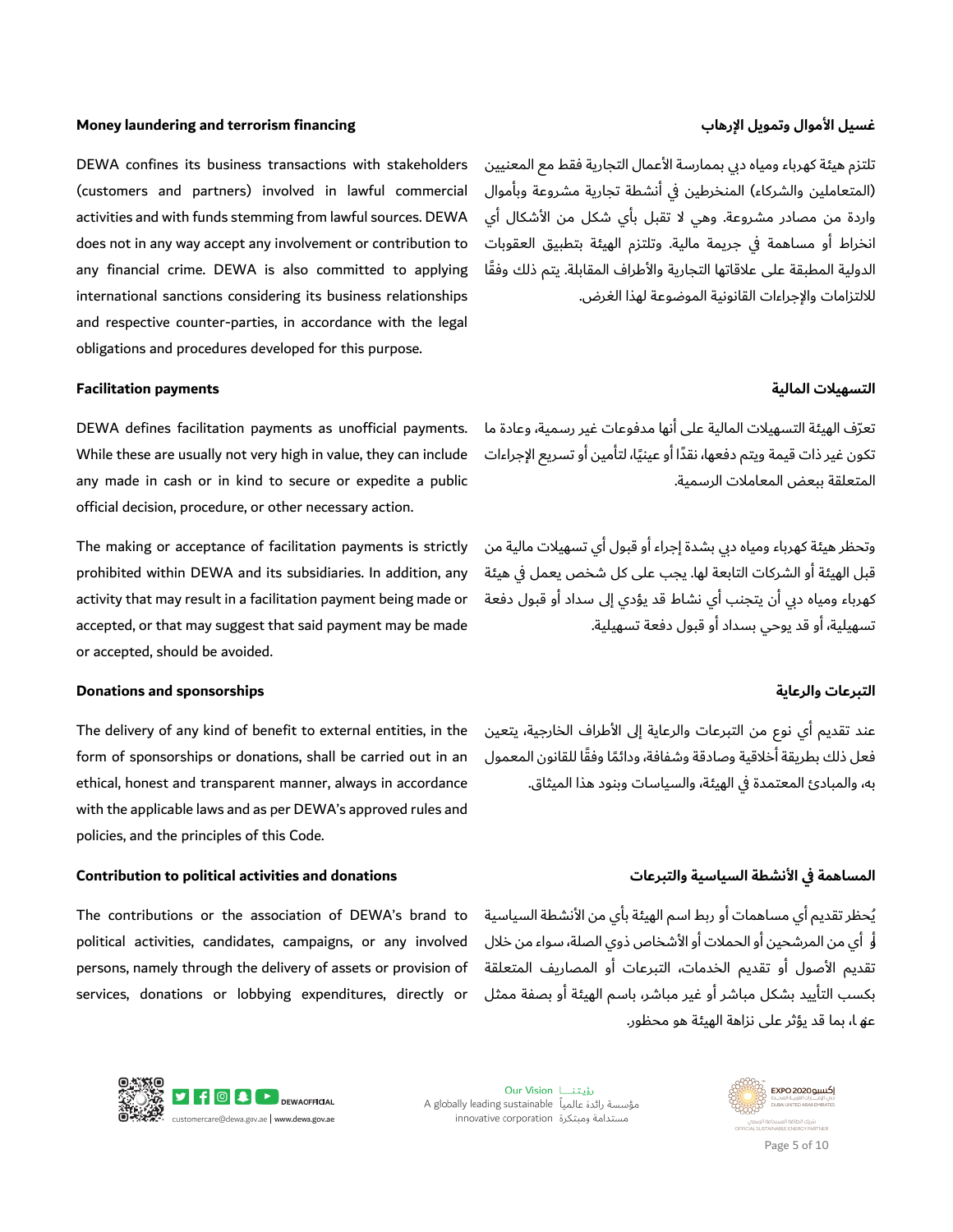affect its integrity; therefore, it is prohibited. indirectly, in the name or in representation of DEWA, may

 workplace is strictly prohibited. The carrying out of unauthorised political activity in the

#### **International sanctions**

 opposing the finance of terrorism and other crimes. DEWA actively considers any international sanctions, subject to DEWA is committed to preventing money laundering and current UAE legislation, in connection with its business relationships and respective counterparties, in accordance with their legal obligations and specific procedures developed for such purpose.

 proclaimed by UAE laws and authorities into account. Therefore, no one should contract, form partnerships or other indirectly, any funds or economic resources that they may use or which they may benefit from. DEWA and its employees must establish business relationships that take such international sanctions activities with, or benefit from any such designated person, entity or country, and must not make available, directly or

#### **راطإ رةادإ قةبمطالا و لامتثالا Framework Management Compliance**

دون وقوع اي عمل مخالف للقانون، وتعريف الأعمال غير القانونية، procedures to prevent, identify and respond to any practice of illegal acts.

 DEWA has robust ethics and compliance policies and procedures to govern, prevent, detect, and respond to any illegal acts that might occur.

إن المشاركة في النشاط السياسي غير المصرح به في مكان العمل، هو محظور بشكل تام.

#### **تابوقعال ةوليدال**

تلتزم هيئة كهرباء ومياه دبي بمنع غسيل الأموال، ومنع تمويل الإرهاب، والجرائم الأخرى، وتلتزم بالنظر في العقوبات الدولية المطبقة على علاقاتها التجارية والأطراف المقابلة٬ وفقًا لالتزاماتها القانونية والإجراءات المحددة التي تم تطويرها لهذا الغرض.

عند بناء علاقات عمل، يجب على هيئة كهرباء ومياه دبي وموظفيها اخذ العقوبات الدولية المنصوص عليها في القوانين المعمول بها في دولة الإمارات والجهات المختصة بعين الاعتبار. اي انه لا ينبغي لهم التعاقد او تكوين شراكات او إقامة انشطة اخرى مع اي شخص او كيان او دولة مشمولة بهذا الخصوص، او الاستفادة بشكل مباشر او غير مباشر منهم، وعدم تقديم الأموال او الموارد الاقتصادية التي قد يستخدمونها او يمكنهم الاستفادة منها.

تتبنى هيئة كهرباء ومياه دبي مبادئ ومعايير وإجراءات واليات للحيلولة DEWA adopts principles, standards, measures, processes, and وتحديد الاستجابة الملائمة لها.

> لدى هيئة كهرباء ومياه دبي اخلاقيات وسياسات صارمة وإجراءات امتثال للتحكم والوقاية والكشف والرد على اي اعمال غير قانونية قد تحدث.



Our Vision رؤيتنــا A globally leading sustainable أمؤسسة رائدة عالمياً innovative corporation ومبتكرة



Page 6 of 10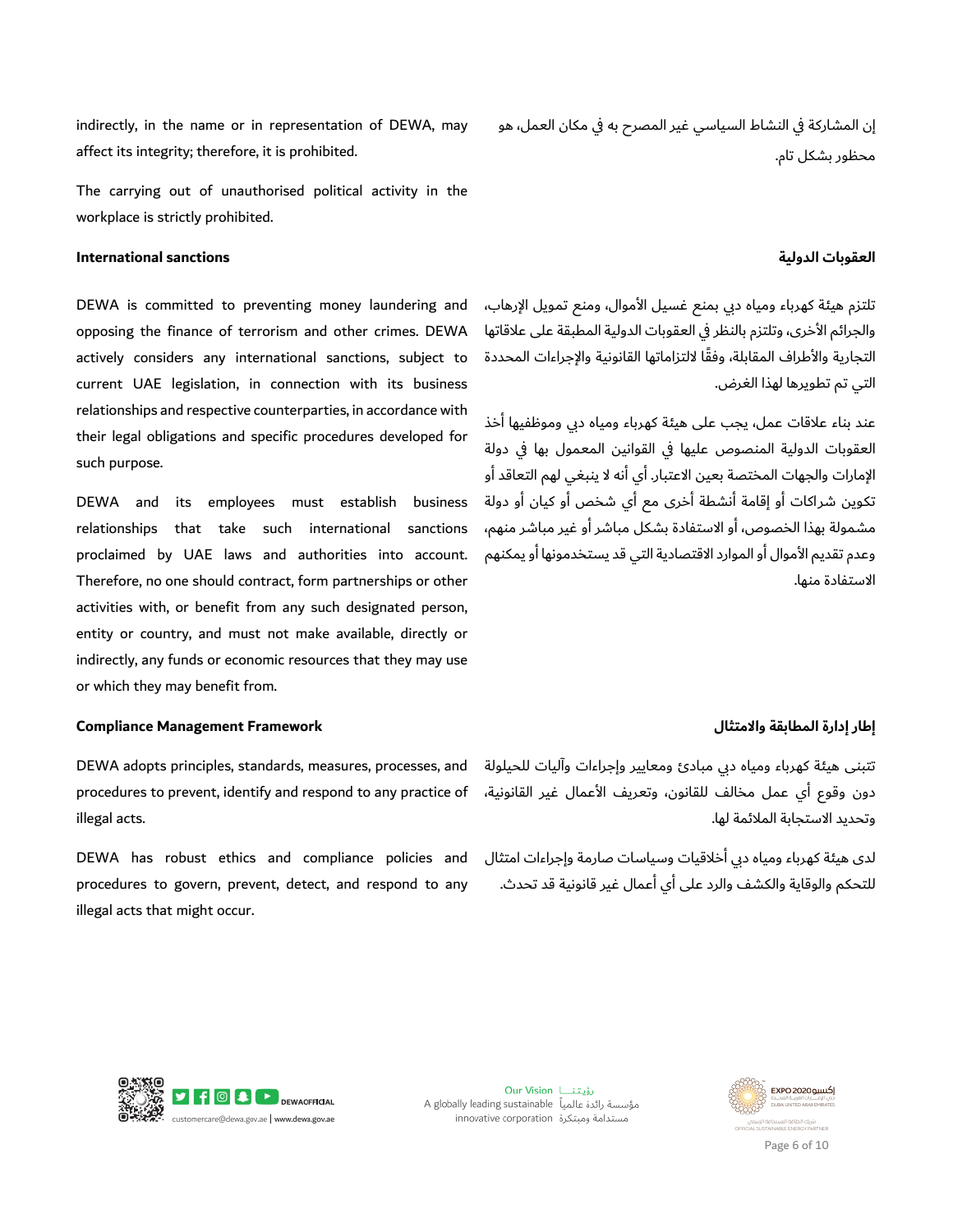يتضمن إطار إدارة المطابقة الامتثال اليات ضمن هذه القواعد٬ ويحددها ويراجعها بشكل دوري في حالات مختلفة٬ مثل:

- reviews them in various instances, such as: قايس لمع ةئيه اءبرهك هايمو يبد اتكرشلاو ةعباتلا اهل اهتطشنأو
	- السياق القانوني والتنظيمي :
	- توقعات وملاحظات المعنيين .
		- تتائج تقييم المخاطر

#### مراقبة الأداء ومقاييس التحسين المستمر

إن إدارة المطابقة والامتثال في هيئة كهرباء ومياه دبي مسؤولة عن تعزيز الآليات والإجراءات المناسبة لمراقبة اداء إطار المطابقة الامتثال وبالتالي لضمان تحقيق اهداف البرنامج، ويجب عليه ايضًا مراقبة عملية التطوير والتحسين المستمر للإطار في هذا الخصوص، لا سيما:

- التنسيق مع إدارة الشؤون القانونية بشان التغييرات التشريعية ذات الصلة التي تؤثر على هيئة كهرباء ومياه دبي والشركات التابعة . اهل
- مراقبة مدى كفاية تحديد المخاطر بالتنسيق مع إدارة المخاطر في الهيئة ومنهجيات التقييم والسياسات والإجراءات واليات المراقبة٬ .
- مراقبة اي حالات عدم امتثال او مخالفات يتم ملاحظتها خلال methodologies, policies, procedures, and عمليات المراقبة المستمرة فيما يخص سياسات الأخلاق .
	- مراقبة مدى فعالية التنفيذ والعمليات الخاصة بالإجراءات وآليات المراقبة وتقديم التوصية بالتحسينات اللازمة.

#### mechanisms within this Code, and defines and periodically reviews them in various instances, such as: The Compliance Management Framework includes these

- The context of DEWA, its subsidiaries, and its activities
- **The legal and regulatory context**
- **Stakeholders expectations and inputs**
- Risk assessment results

#### **Performance monitoring and measures for continual improvement**

 The Compliance department is responsible for the appropriate mechanisms and procedures to monitor the performance of the compliance framework and therefore achieving its objectives, and must also monitor the respective development, especially:

- **E** Liaising with the Legal Department to monitor relevant legislative changes that can affect DEWA and its subsidiaries.
- Monitoring the suitability of risk identification in coordination with the Risk Management department and . وإجراء التحديثات على الإطار. assessment methodologies, policies, procedures, and control mechanisms, promoting updates on the Framework as deemed necessary. . الثتلاماو
- with ethics and compliance policies. . **•** Monitoring communications of irregularities associated
- Monitoring of the effective implementation and operations of the control procedures and mechanisms and recommend improvements where needed.

#### **Communicating about ethical practices Information and training**

DEWA Compliance department actively provides training and awareness programmes for its employees on an annual basis across all its ethics and compliance policies on anti-bribery and corruption, conflicts of interest, anti-money laundering,

### التواصل حول الممارسات الأخلاق*ي*ة **المعلومات والتدرب**

تقوم إدارة المطابقة والامتثال في الهيئة بتوفير برامج تدريبية وتوعوية لموظفيها على اساس سنوي، حول جميع سياسات الأخلاقيات والامتثال المتعلقة بسياسات تضارب المصالح ومكافحة غسيل الأموال والإبلاغ عن المخالفات والهدايا والضيافة٬ لشرح اهداف ومحتوى التزاماتها



Our Vision لَقَاتِينَا A globally leading sustainable أمؤسسة رائدة عالمياً innovative corporation ومبتكرة



Page 7 of 10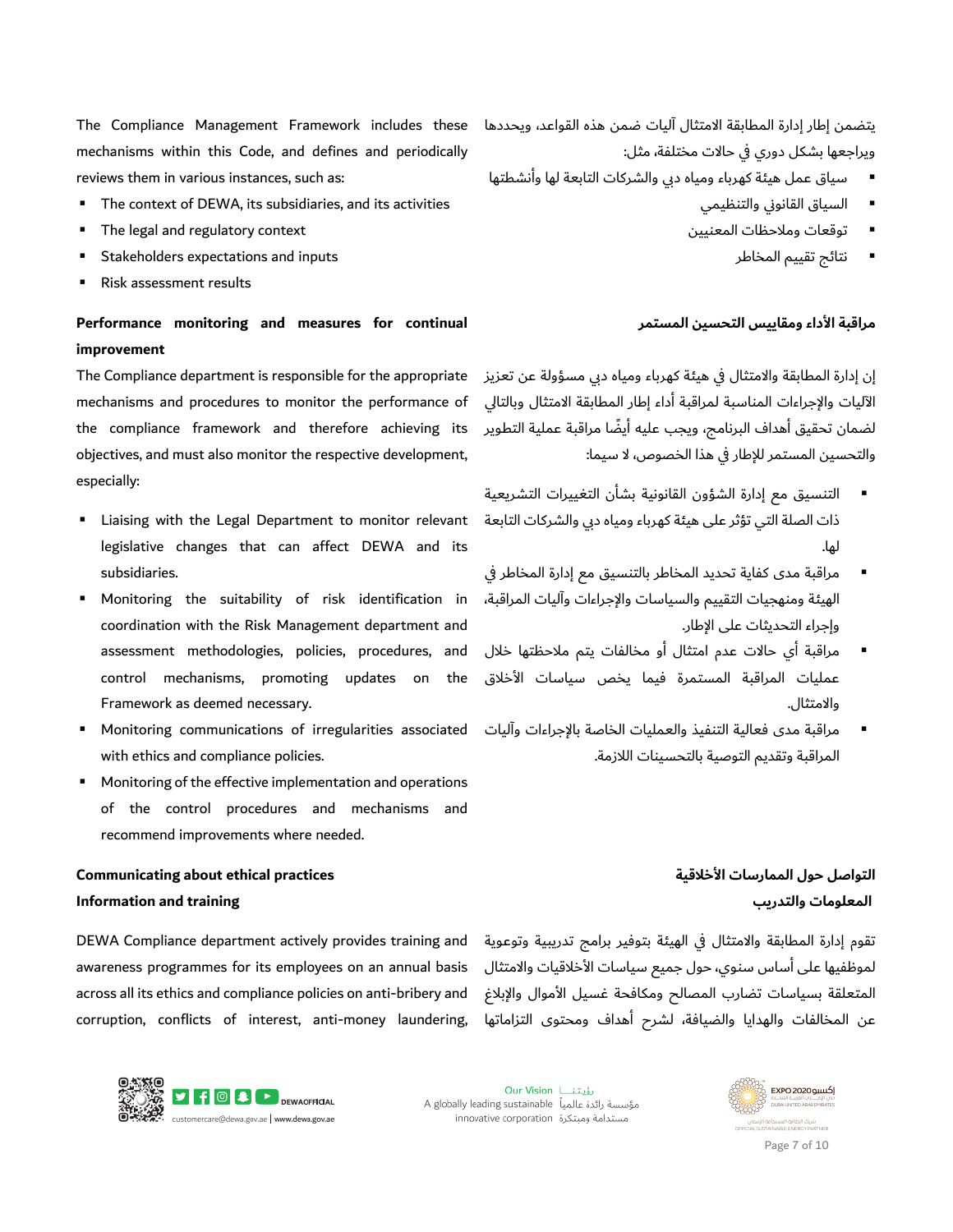explain the objectives and content of DEWA's ethical into their everyday professional lives and show them what to do when faced with ethical dilemmas. whistleblowing, and gift and hospitality policies. This is to commitments and provide clear examples. These training courses educate employees and managers about DEWA's ethical principles and practices, to help them integrate them

#### **How to communicate an ethical problem**

that their line manager or supervisor may be involved, as An employee or stakeholder who discovers or suspects any wrongdoing should contact his or her line manager or the appropriate person immediately. They can also use the following channels if they have justifiable reasons to believe : • الخط الساخن لأخلاقيات هيئة كهرباء ومياه دبي (04322202)<br>• الحام الساخن لأخلاقيات هيئة كهرباء ومياه دبي (04322202)<br>• البريد الإلكتروني الخاص بأخلاقيات هيئة كهرباء ومياه دبي

- 
- **DEWA Ethics Email (ethicshotline@dewa.gov.ae)**

 Once a case has been received through any of the the team will be reporting all cases received on quarterly basis to DEWA Higher Management and related committees. abovementioned channels, a dedicated team will investigate the case received, report results along with the corrective action plans to ensure mitigating identified risks. Thereafter,

 specified procedures in DEWA's Whistleblowing Policy. Employees and stakeholders may also report violations to authorised personnel or the appropriate manager as per the

#### **Protection of Whistle-blowers**

 A person expressing in good faith and selflessly their ethical or against them for expressing this concern. The identity of the remain confidential, and breaking confidentiality may lead to compliance concerns cannot have any measures brought whistle-blower and the identity of those possibly implicated sanctions.

الآخلاقية وإعطائهم امثلة ملموسة. تعمل هذه الدورات التدريبية والتعليمية الإلكترونية الإلزامية على رفع مستوى وعي الموظفين والمديرين حول المبادئ والممارسات الآخلاقية لهيئة كهرباء ومياه دبي، لمساعدتهم على دمج هذه المبادئ في عملهم المهني اليومي ومساعدتهم عند مواجهة معضلات اخلاقية.

#### **يةفيك غلابلإا نع لةكمش يةقلاخأ**

يجب على الموظف او المعني الذي يكتشف او يشتبه في وجود مخالفة٬ الاتصال بمديره المباشر او المعني على الفور او من خلال القنوات ادناه في حالة وجود سبب مبرر للموظف للاعتقاد بان مديره المباشر او مشرفه

- 
- DEWA Ethics 24/7 Hotline number (04-3222202) (ethicshotline@dewa.gov.ae) البريد الإلكتروني الخاص بأخلاقيات هيئة كهرباء ومياه دي

بمجرد استلام الحالة من خلال اي من القنوات المذكورة اعلاه٬ سيقوم فريق متخصص بالتحقيق في الحالة المستلمة٬ والإبلاغ عن النتائج جنبًا إلى جنب مع خطط العمل التصحيحية لضمان التخفيف من المخاطر المحددة. بعد ذلك، سيقوم الفريق بإبلاغ الإدارة العليا واللجان المعنية عن جميع الحالات المستلمة على أساس ربع سنوي. جميع الحالات المستلمة على اساس ربع سنوي.<br>.<br>يجوز للموظفين والمعنيين أيضًا الإبلاغ عن انتهاكات الموظفين قد يكون متورطًا:<br>• الخط الساخن لأخلاقياد<br>• البريد الإلكتروني الخا*ه*<br>بمجرد استلام الحالة من خلال أ:<br>يرق متخصص بالتحقيق في الح<br>إلى جنب مع خطط العمل التص<br>إلى جنب مع خطط العمل التص<br>جميع الحالات المستلمة على أس<br>يجوز اللموظفين

المعتمدين أو المدير المعني وفقًا للإجراءات المحددة في سياسة الإبلاغ عن المخالفات في هيئة كهرباء ومياه دبي.

#### حماية المبلغين

لا يمكن لأي شخص يعرب بحسن نية عن مخاوفه الأخلاقية او المتعلقة بالامتثال ان يتخذ اي تدابير ضده للتعبير عن هذا القلق. تظل هوية المبلغين عن المخالفات وهوية من يُشتبه بتورطهم سرية٬ وقد يؤدي انتهاك السرية إلى فرض عقوبات.



Our Vision رؤيتنــا A globally leading sustainable أمؤسسة رائدة عالمياً innovative corporation ومبتكرة



Page 8 of 10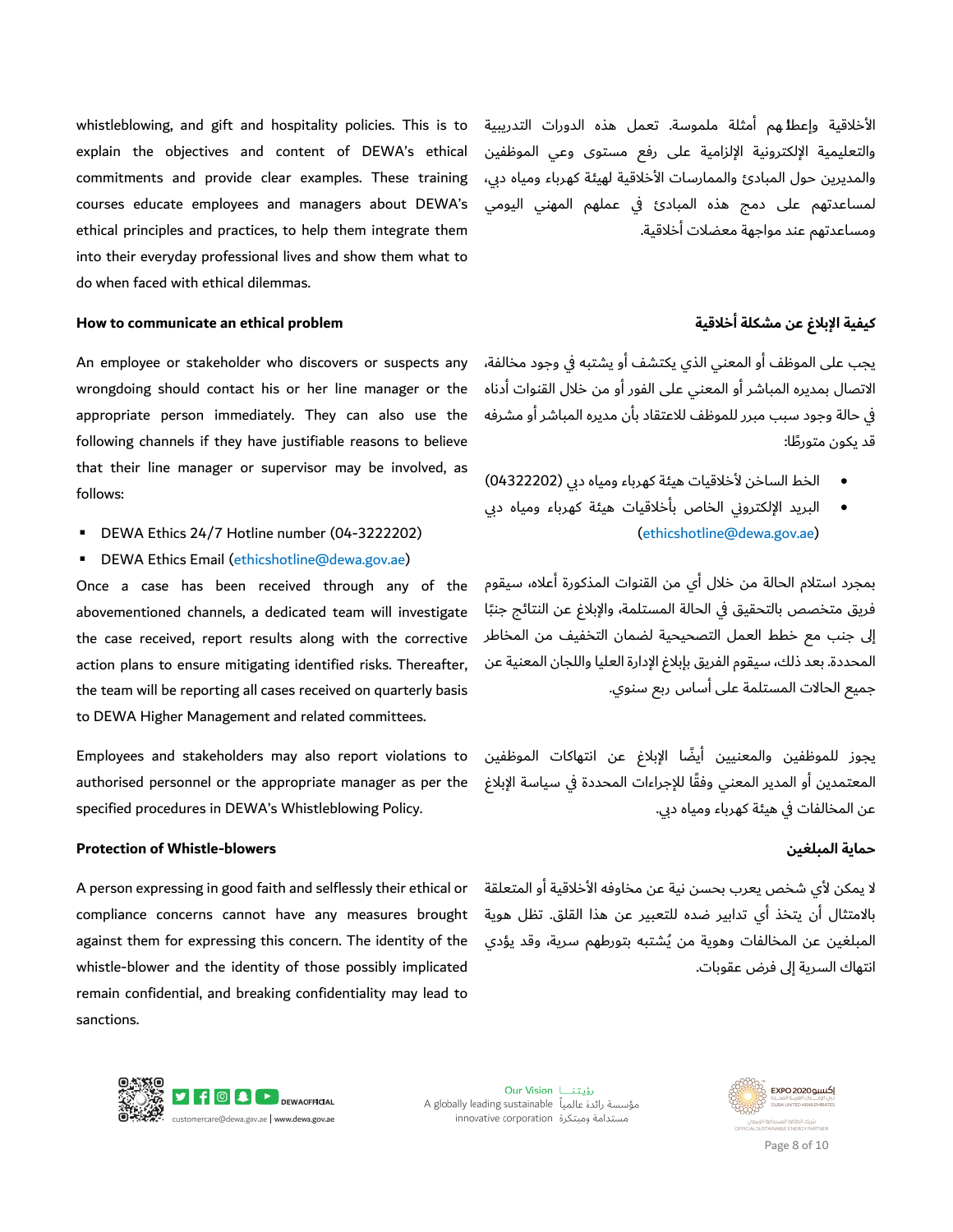Any abusive use of the reporting mechanisms can, however, result in administrative or legal proceedings, such as defamation.

#### **Compliance with Applicable Laws and Regulations**

 DEWA is commitment to integrity by complying with and commercial practices of lawful business. . applicable laws, rules and regulations and legal requirements

 Employees must always follow the laws and approved internal regulations and rules, including the Code of Business Ethics.

#### **Privacy, Personal Data Protection**

 DEWA respects stakeholders' data privacy and ensures customers, employees and other natural persons' personal data is processed appropriately for a legitimate business purpose. DEWA actively complies with all personal data protection laws and implements proper security measures to assure the confidentiality, integrity, and availability of personal information.

 procedures to ensure legality of personal data handling and Employees are under the obligation to comply with all legal requirements, apply compliant practices and follow related processing activities.

إجراءات قانونية او إدارية (مثل التشهير، إلخ). ومع ذلك، فإن أي استخدام مسيء لآليات الإبلاغ يمكن أن يؤدي إلى اتخلآ

#### الامتثال للقوانين واللوائح المعمول بها

تلتزم هيئة كهرباء ومياه دبي بالنزاهة من خلال الامتثال للقوانين والقواعد واللوائح المعمول بها والمتطلبات القانونية والممارسات التجارية للأعمال التجارية المشروعة.

يجب على الموظفين اتباع القوانين المعمول بها واللوائح والقواعد الداخلية المعتمدة٬ بما في ذلك ميثاق اخلاقيات العمل٬ في جميع الأوقات.

#### **يةصوصخلا يةامحو ناتيابلا يةصخلشا**

تحترم هيئة كهرباء ومياه دبي خصوصية بيانات المعنيين وتضمن معالجة البيانات الشخصية للمتعاملين والموظفين بشكل مناسب ولغرض عمل مشروع. وتلتزم الهيئة بالامتثال لجميع قوانين حماية البيانات الشخصية. على هذا النحو، تنفذ هيئة كهرباء ومياه دبي تدابير امنية مناسبة لضمان سرية وسلامة وتوافر المعلومات الشخصية.

يلتزم الموظفون بالامتثال للمتطلبات القانونية وتطبيق الممارسات المتوافقة واتباع الإجراءات ذات الصلة لضمان مشروعية انشطة معالجة البيانات الشخصية ومعالجتها.



Our Vision لَقَاتِينَا A globally leading sustainable أمؤسسة رائدة عالمياً innovative corporation ومبتكرة



Page 9 of 10